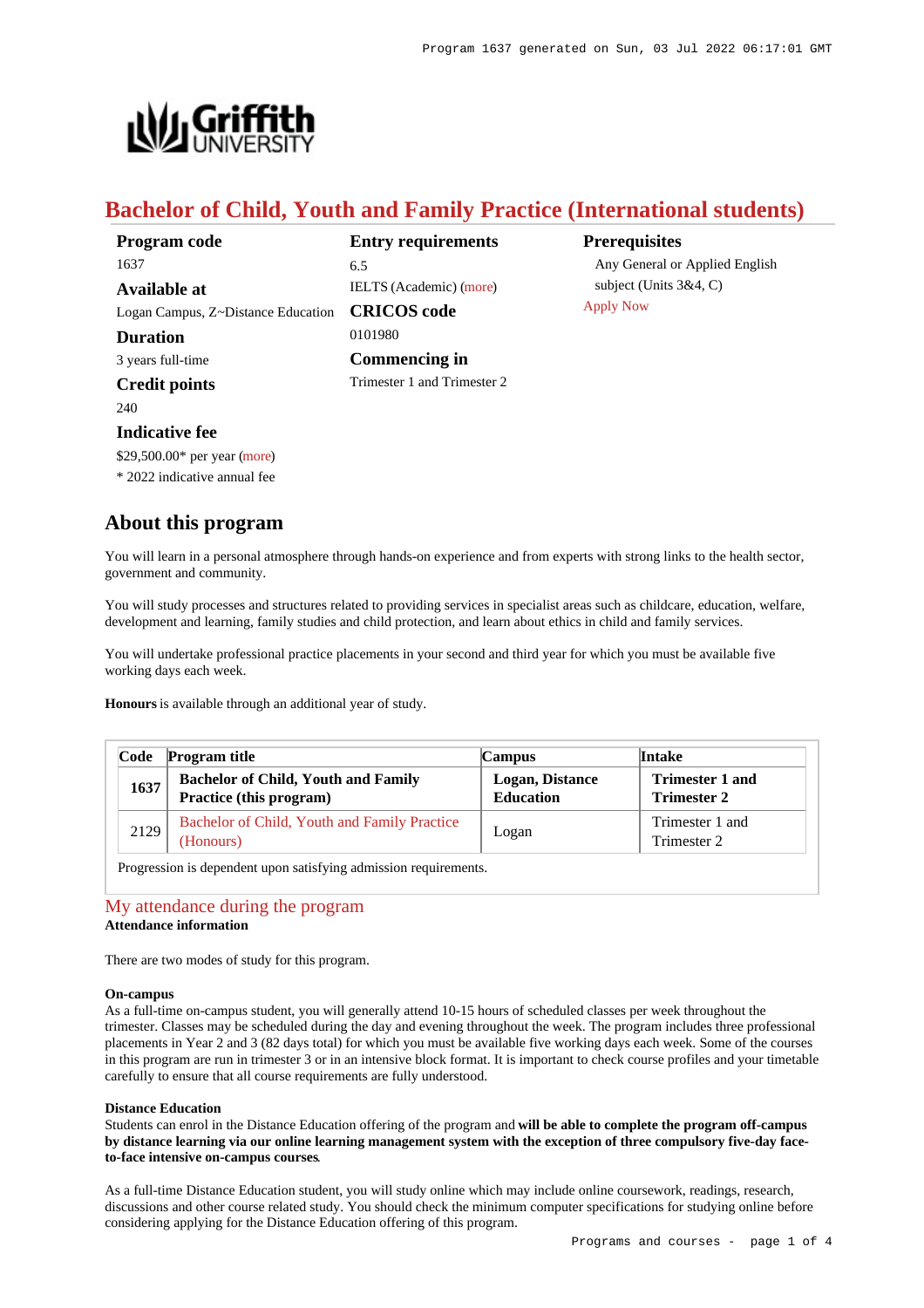Your compulsory attendance is in the form of one five-day intensive course per year held at the Gold Coast campus as follows:

- Year 1 - [1008HSV Interpersonal Skills](https://www148.griffith.edu.au/Course/1008HSV) (offered in T3 only)
- Year 2 - [2027HSV Group Facilitation](https://www148.griffith.edu.au/Course/2027HSV) (offered in T3 only)
- Year 3 - [3020HSV Counselling Individuals and Families](https://www148.griffith.edu.au/Course/3020HSV) (offered in T1 only)

Domestic students studying off-shore outside Australia will be required to attend the compulsory face-to-face intensives oncampus in Australia as part of designated courses in accordance with professional accreditation requirements.

#### **Studying amid COVID-19**

The University's Mandatory COVID-19 Vaccination or Testing policy is under review and consultation and will be suspended from 14/4/2022. Please visit [Studying amid COVID-19](https://www.griffith.edu.au/coronavirus/studying-amid-covid-19) for more information.

If you are an International student on a student visa, you must ensure that you enrol in a way that will allow you to complete your enrolment within the expected program duration as stated on your Confirmation of Enrolment (CoE).

This program includes **compulsory study in Trimester 3**. Students who commence in Trimester 2 should note that you will be required to study in Trimester 3 for each year of the program.

#### **Work-integrated learning**

Work-integrated learning activities (professional placements) integrate theoretical learning with its application in the workplace. The inclusion of work-integrated learning activities in the degree program demonstrates Griffith's commitment to preparing its graduates for success in their working life. In this program you will spend 82 days (total 656 hours) in the work/professional environment.

- In Year 2, you are required to undertake unpaid professional practice which requires part-time attendance at a child care centre on one occasion over 30 days and
- In Year 3, you are required to undertake 52 days unpaid professional practice which requires full time attendance at a human service organisation over this trimester.

On-campus students: Some placements may be outside of the Brisbane metropolitan/Logan/Gold Coast areas.

Distance Education students: Placements will be negotiated accordingly.

## [My career opportunities](https://www148.griffith.edu.au/programs-courses/Program/1637/Overview/International#opportunities)

# **My career opportunities**

You will be qualified to lead child and family programs in the early years' health and community services sector. You will also be qualified for positions in Aboriginal and Torres Strait Islander services, child and family welfare, child protection and child safety services, community-based organisations, community development, family support services, foster care services, services for women, welfare organisations, and policy and research.

## [Program accreditation](https://www148.griffith.edu.au/programs-courses/Program/1637/Overview/International#accreditation)

# **Program accreditation**

The Bachelor of Child, Youth and Family Practice is accredited by the [Australian Community Workers Association \(ACWA\)](https://www.acwa.org.au//).

# [Professional recognition](https://www148.griffith.edu.au/programs-courses/Program/1637/Overview/International#recognition)

# **Professional recognition**

This program is recognised by the [Australian Children's Education & Care Quality Authority \(ACECQA\)](https://www.acecqa.gov.au/). The National Quality Framework (NQF) sets out the minimum qualification requirements for educators working in children's education and care services.

Graduates of this program will be eligible to apply for registration with the [Australian Community Workers Association](https://www.acwa.org.au//) [\(ACWA\)](https://www.acwa.org.au//) subject to meeting any additional requirements that may be stipulated by the ACWA. As these requirements may change from time to time, students should contact the ACWA to confirm registration requirements.

# [Placement requirements](https://www148.griffith.edu.au/programs-courses/Program/1637/Overview/International#placement)

### **Professional Practice requirements**

There are placements associated with this program and before undertaking professional experience placements, all students in this program are required to have completed the following by the end of their first trimester of study:

- Vaccinations and Health Tests
- Licenses and Certificates
- Online Training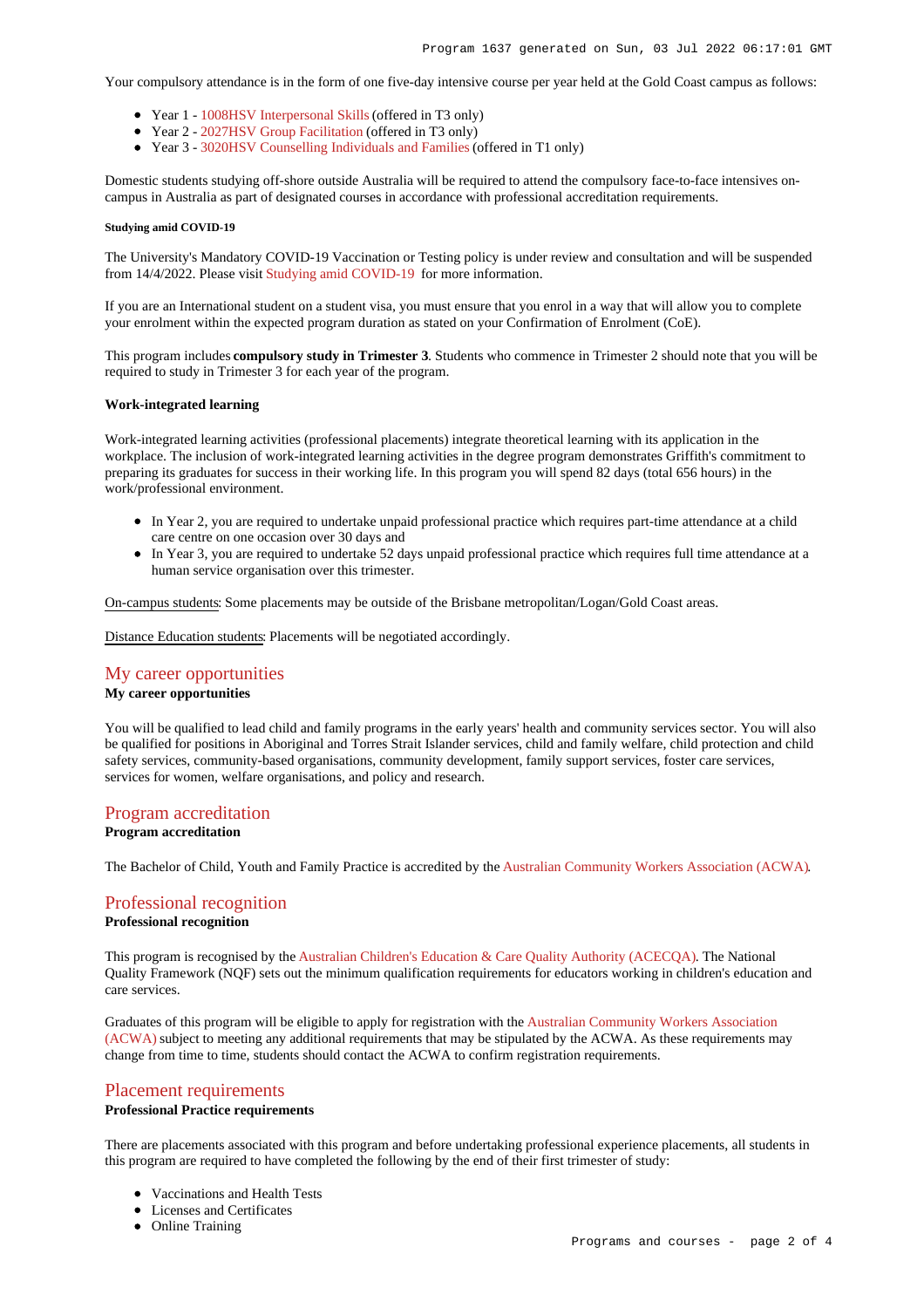• Health Placement Requirements

Students should refer to the **checklist of professional practice requirements for their Health discipline** on the [Fit for](https://www.griffith.edu.au/griffith-health/fit-for-professional-practice) [Professional Practice website](https://www.griffith.edu.au/griffith-health/fit-for-professional-practice) for full details of the requirements regarding professional placement to ensure that they meet eligibility for placement.

# [What are the fees?](https://www148.griffith.edu.au/programs-courses/Program/1637/Overview/International#fees)

**International students**

An International student is one who is not:

- an Australian or New Zealand citizen or
- a person who has Australian permanent resident status.

#### **Indicative annual tuition fee**

The indicative annual tuition fee is calculated based on a standard full-time study load which is usually 80 credit points (two full-time trimesters).

The indicative annual tuition fee is based on current conditions and available data and should only be used as a guide. These fees are reviewed annually and are subject to change.

### **Tuition fees**

- An International student pays tuition fees.
- Students are liable for tuition fees for the courses they are enrolled in as at the census date.
- The tuition fee for students who commence their program prior to 2014 is charged according to the approved program fee for the trimester in which the student commenced the program.
- The tuition fee for students who commence their program from 2014 onwards is charged according to the approved program fee for the trimester in which the student is enrolled.

#### **Program fees for the Bachelor of Child, Youth and Family Practice (1637)**

Fees for this program can be found on the Programs and Courses website in the "Overview and fees" section. Select your commencing year to view your fees.

#### **Changing programs**

If an International student changes to a different program they will be subject to the approved program fee for the trimester in which they are enrolled.

#### **Permanent resident status**

If an **undergraduate student** obtains permanent resident status in Australia after commencing study in a program, and the student can provide evidence of permanent resident status prior to the census date (of the trimester in which they are enrolled), the student will be provided with a domestic fee-paying place.

The student may then apply for a Commonwealth supported place at the next admission period provided that the student satisfies the conditions for transfer from a domestic fee-paying place to a Commonwealth supported place as set out in the [Undergraduate Programs Admission Policy](http://policies.griffith.edu.au/pdf/Undergraduate Programs Admission Policy.pdf).

If a **postgraduate student** obtains permanent resident status in Australia after commencing study in a program, and the student can provide evidence of permanent resident status prior to the census date (of the trimester in which they are enrolled), the student will automatically be considered for a Commonwealth supported place (subject to availability) or a domestic feepaying place as applicable for the program.

If a **research student** obtains permanent resident status in Australia after commencing study in a program, and the student can provide evidence of permanent resident status prior to the census date (of the trimester in which they are enrolled), the student will automatically be considered for a Commonwealth Government Research Training Program (RTP) Fee Offset or a domestic fee-paying place as applicable for the program.

### **Further information**

- [Fees and Charges Policy:](https://policies.griffith.edu.au/pdf/Fees and Charges Policy.pdf)
	- [Schedule B Fees for International Students](https://policies.griffith.edu.au/pdf/Fees and Charges Policy Schedule B.pdf)
	- [Schedule G Fees for Non-award and Continuing Education Students](https://policies.griffith.edu.au/pdf/Fees and Charges Policy Schedule G.pdf)
	- [Schedule I Administrative and Miscellaneous Charges](https://policies.griffith.edu.au/pdf/Fees and Charges Policy Schedule I.pdf)
- [Cost of studying in Australia](https://www.griffith.edu.au/life-at-griffith/australia/cost-of-studying)

### **Additional fee information**

Throughout your program you may be required to pay for the following items: